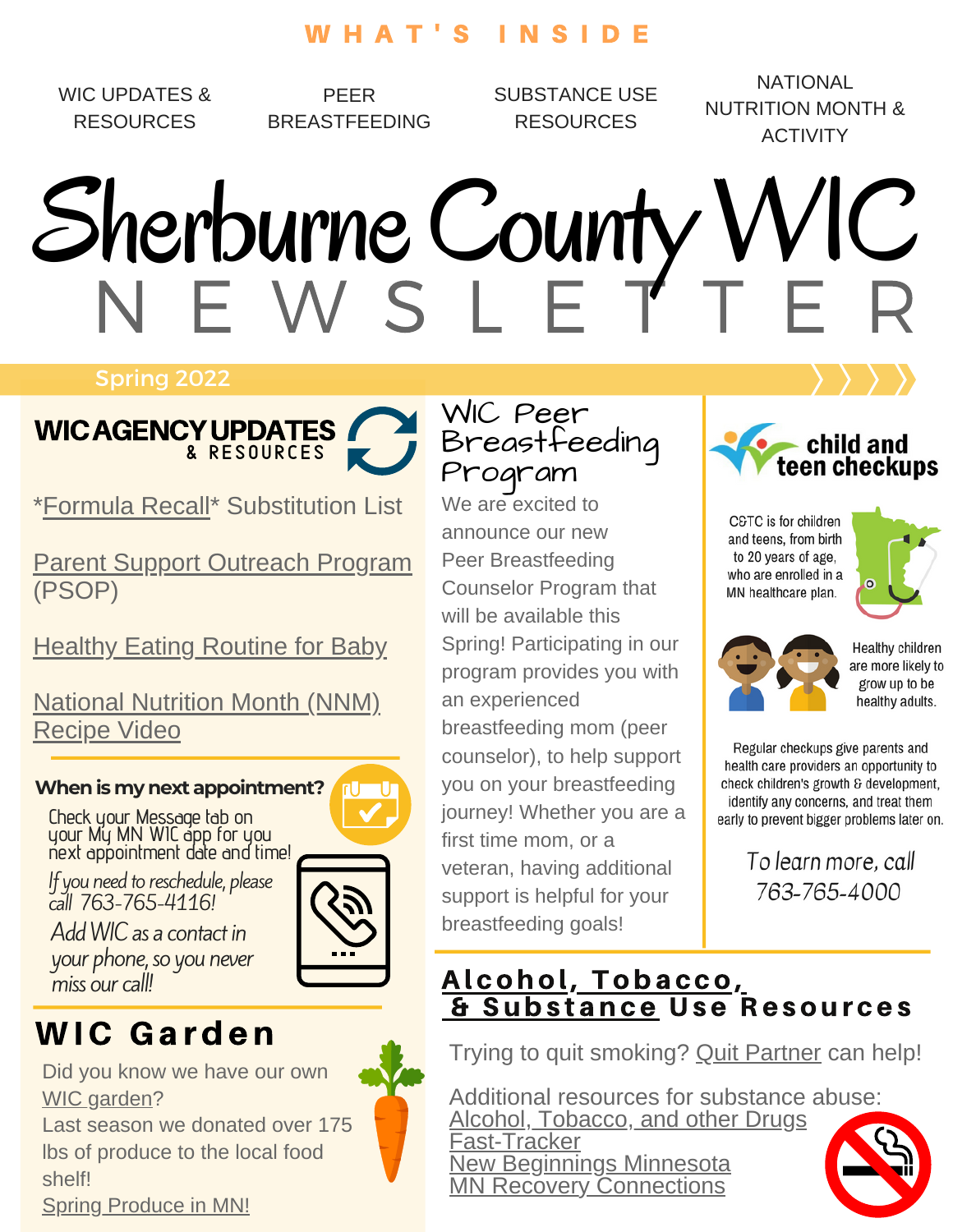## National Nutrition Month: [Celebrate](http://www.health.state.mn.us/divs/cfh/program/cyshn/follow.cfm) a World of Flavors

Beef Lok Lak or ឡុកឡុ ឡាក់សាច់គោ is one of the French-inspired dishes in Cambodian cuisine. Beef used to be a luxury ingredient in Cambodia which is why this dish was mostly served at formal events, such as wedding banquets. However, nowadays this only happens in rural areas. In Cambodia, this dish is served on a bed of lettuce, tomatoes, and onions with a dipping sauce of lime juice, salt and black pepper.



## beef lok lak

## INGREDIENTS

- 2 lbs of beef tenderloin
- 5 cloves of garlic
- 2 tablespoons of cooking oil
- 1 teaspoon of salt
- 1.5 tablespoons of palm sugar
- 2 tablespoons of Chinese cooking wine
- 2 tablespoons of oyster sauce
- 2 tablespoons of soy sauce
- 1.5 tablespoons of sesame oil
- Medium head of lettuce
- 2 medium sized ripe tomatoes
- 1 small red onion
- $-4$  eggs
- Salt and Pepper Sauce:
- 1.5 tablespoons of sea salt
- 1 tablespoon of pepper (fresh ground is best)
- 5 tablespoons of fresh lime juice

Preparation time: 20 minutes Cooking time: 25 minutes Serves: 6-8